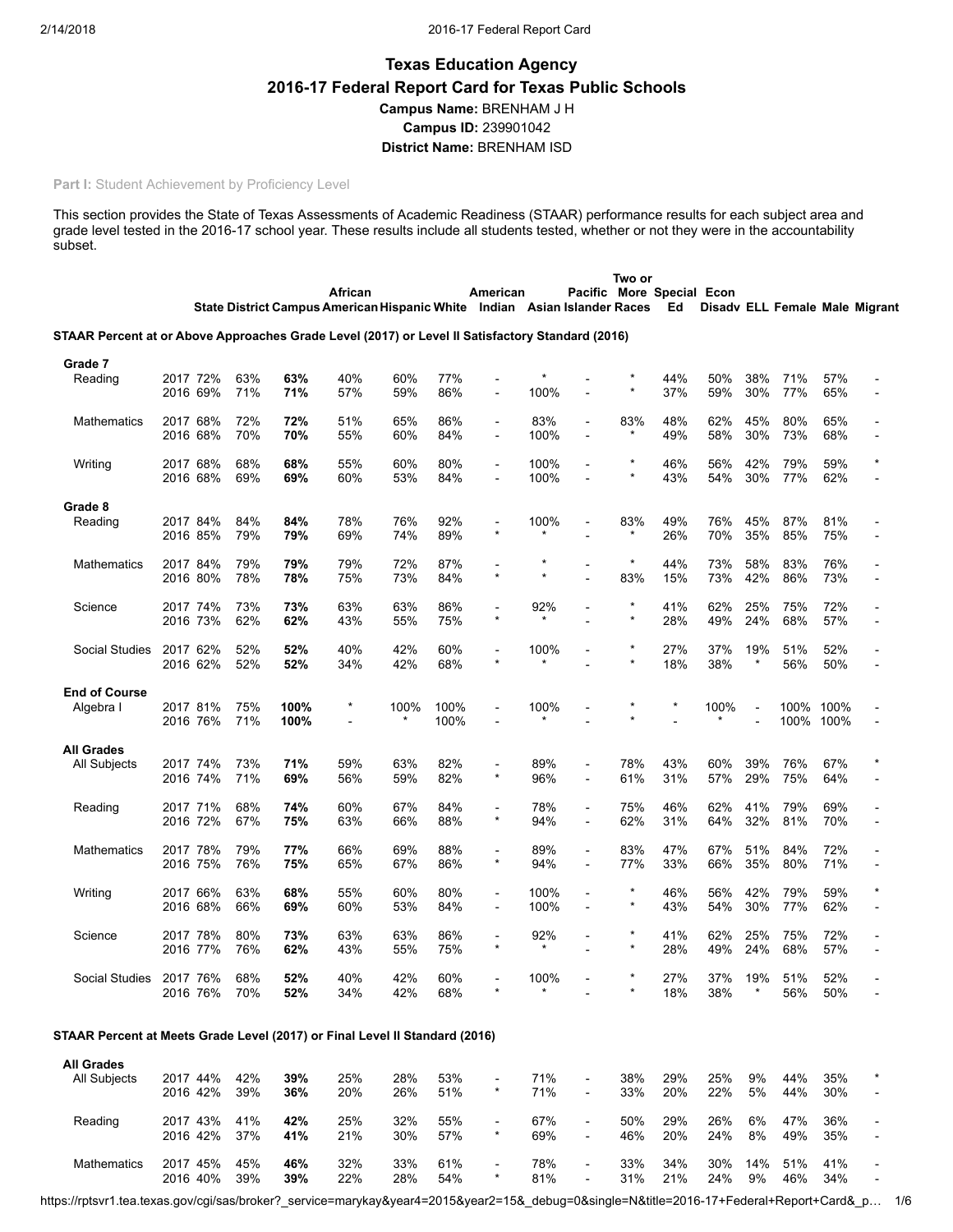|                                                                                                               |                      |              |              |              |              |                             | ---          | $11.1$ vaviative point                                                                |                           |                                                      |                    |                                 |              |                  |              |              |                                |
|---------------------------------------------------------------------------------------------------------------|----------------------|--------------|--------------|--------------|--------------|-----------------------------|--------------|---------------------------------------------------------------------------------------|---------------------------|------------------------------------------------------|--------------------|---------------------------------|--------------|------------------|--------------|--------------|--------------------------------|
|                                                                                                               |                      |              |              |              | African      |                             |              | American<br>State District Campus American Hispanic White Indian Asian Islander Races |                           |                                                      | Two or             | Pacific More Special Econ<br>Ed |              |                  |              |              | Disady ELL Female Male Migrant |
| Writing                                                                                                       | 2017 36%<br>2016 39% | 30%<br>38%   |              | 32%<br>43%   | 20%<br>31%   | 18%<br>28%                  | 48%<br>58%   | $\overline{a}$                                                                        | 33%<br>82%                | $\overline{a}$                                       | $^{\star}$         | 28%<br>31%                      | 19%<br>28%   | 2%<br>3%         | 39%<br>56%   | 26%<br>31%   |                                |
| Science                                                                                                       | 2017 48%<br>2016 44% | 49%<br>41%   |              | 45%<br>30%   | 27%<br>11%   | 32%<br>19%                  | 62%<br>45%   | $\blacksquare$<br>$\star$                                                             | 83%<br>$\star$            |                                                      | $\star$<br>$\star$ | 24%<br>15%                      | 28%<br>16%   | 13%<br>0%        | 47%<br>39%   | 44%<br>23%   |                                |
| Social Studies                                                                                                | 2017 48%<br>2016 45% | 39%<br>39%   |              | 24%<br>22%   | 16%<br>11%   | 17%<br>16%                  | 29%<br>32%   | $\star$                                                                               | 75%<br>$\star$            |                                                      | $\star$<br>$\star$ | 24%<br>13%                      | 14%<br>13%   | 6%<br>$^{\star}$ | 24%<br>22%   | 24%<br>23%   |                                |
| STAAR Percent at Masters Grade Level (2017) or Level III Advanced (2016)                                      |                      |              |              |              |              |                             |              |                                                                                       |                           |                                                      |                    |                                 |              |                  |              |              |                                |
| <b>All Grades</b>                                                                                             |                      |              |              |              |              |                             |              |                                                                                       |                           |                                                      |                    |                                 |              |                  |              |              |                                |
| All Subjects                                                                                                  | 2017 19%<br>2016 17% | 17%<br>15%   |              | 16%<br>14%   | 7%<br>6%     | 9%<br>8%                    | 24%<br>20%   | $\star$                                                                               | 52%<br>45%                | $\blacksquare$<br>$\overline{\phantom{a}}$           | 10%<br>20%         | 14%<br>13%                      | 7%<br>7%     | 2%<br>1%         | 18%<br>17%   | 14%<br>11%   | $^{\star}$                     |
| Reading                                                                                                       | 2017 18%<br>2016 16% | 16%<br>14%   |              | 19%<br>18%   | 6%<br>6%     | 11%<br>10%                  | 30%<br>27%   | $\overline{\phantom{a}}$<br>$\star$                                                   | 56%<br>50%                | $\overline{\phantom{a}}$<br>$\overline{\phantom{a}}$ | 0%<br>31%          | 11%<br>11%                      | 7%<br>8%     | 4%<br>2%         | 23%<br>22%   | 16%<br>15%   |                                |
| Mathematics                                                                                                   | 2017 21%<br>2016 17% | 20%<br>16%   |              | 20%<br>14%   | 11%<br>7%    | 10%<br>7%                   | 30%<br>19%   | $\blacksquare$<br>$\star$                                                             | 61%<br>56%                | $\overline{a}$                                       | 25%<br>23%         | 21%<br>14%                      | 9%<br>7%     | 3%<br>2%         | 22%<br>16%   | 18%<br>12%   |                                |
| Writing                                                                                                       | 2017 11%<br>2016 14% | 6%<br>14%    |              | 8%<br>13%    | 7%<br>7%     | 7%<br>7%                    | 10%<br>19%   | $\blacksquare$<br>$\overline{a}$                                                      | 17%<br>36%                |                                                      | $\star$            | 16%<br>21%                      | 7%<br>6%     | 0%<br>3%         | 11%<br>20%   | 6%<br>6%     | $\star$                        |
| Science                                                                                                       | 2017 19%<br>2016 15% | 20%<br>13%   |              | 16%<br>9%    | 3%<br>4%     | 9%<br>4%                    | 23%<br>14%   | $\overline{a}$<br>$\star$                                                             | 75%                       | $\overline{a}$                                       | $\star$            | 3%<br>8%                        | 5%<br>3%     | 0%<br>0%         | 15%<br>11%   | 16%<br>7%    |                                |
| Social Studies                                                                                                | 2017 26%<br>2016 21% | 17%<br>15%   |              | 11%<br>12%   | 8%<br>6%     | 8%<br>10%                   | 16%<br>16%   | $\star$                                                                               | 25%<br>$\star$            |                                                      | $\star$<br>$\star$ | 14%<br>8%                       | 5%<br>7%     | 3%<br>$\star$    | 13%<br>11%   | 10%<br>12%   |                                |
| <b>STAAR Participation (All Grades)</b>                                                                       |                      |              |              |              |              |                             |              |                                                                                       |                           |                                                      |                    |                                 |              |                  |              |              |                                |
|                                                                                                               |                      |              |              |              |              |                             |              |                                                                                       |                           |                                                      |                    |                                 |              |                  |              |              |                                |
| All Tests                                                                                                     |                      | 2017<br>2016 | 99%<br>99%   | 99%<br>100%  | 99%<br>100%  | 99%<br>100%                 | 99%<br>100%  | 99%<br>99%                                                                            | $\star$                   | 100%<br>100%<br>$\overline{a}$                       | 100%<br>100%       | 100%<br>100%                    | 99%<br>100%  | 99%<br>100%      | 99%<br>100%  | 99%<br>100%  |                                |
| Reading                                                                                                       |                      | 2017<br>2016 | 99%<br>99%   | 100%<br>99%  | 100%<br>99%  | 100%<br>100%                | 100%<br>100% | 100%<br>99%                                                                           | $\star$                   | 100%<br>100%<br>$\overline{\phantom{a}}$             | 100%<br>100%       | 100%<br>100%                    | 100%<br>99%  | 100%<br>100%     | 100%<br>100% | 100%<br>99%  |                                |
| Mathematics                                                                                                   |                      | 2017<br>2016 | 100%<br>100% | 100%<br>100% | 100%<br>100% | 100%<br>100%                | 100%<br>100% | 100%<br>99%                                                                           | $\overline{a}$<br>$\star$ | 100%<br>$\overline{\phantom{a}}$<br>100%             | 100%<br>100%       | 100%<br>100%                    | 99%<br>99%   | 99%<br>100%      | 100%<br>100% | 100%<br>100% |                                |
| Writing                                                                                                       |                      | 2017<br>2016 | 100%<br>99%  | 100%<br>100% | 100%         | 100% 100% 100% 100%<br>100% | 100%         | 99%                                                                                   |                           | 100%<br>$\blacksquare$<br>100%                       | 100%<br>100%       | 100%<br>100%                    | 100%<br>100% | 100%<br>100%     | 100%<br>99%  | 100%<br>100% |                                |
| Science                                                                                                       |                      | 2017<br>2016 | 99%<br>99%   | 99%<br>100%  | 99%<br>100%  | 99%<br>100%                 | 97%<br>100%  | 100%<br>100%                                                                          | $\star$                   | 100%<br>L,                                           | 100%<br>100%       | 100%<br>100%                    | 98%<br>100%  | 97%<br>100%      | 99%<br>100%  | 99%<br>100%  | $\overline{a}$                 |
| <b>Social Studies</b>                                                                                         |                      | 2017<br>2016 | 98%<br>98%   | 98%<br>100%  | 98%<br>100%  | 97%<br>100%                 | 98%<br>100%  | 97%<br>99%                                                                            |                           | 100%                                                 | 100%<br>100%       | 100%<br>97%                     | 98%<br>100%  | 97%<br>100%      | 97%<br>100%  | 98%<br>100%  |                                |
| STAAR Participation Results by Assessment Type for Students Served in Special Education Settings (All Grades) |                      |              |              |              |              |                             |              |                                                                                       |                           |                                                      |                    |                                 |              |                  |              |              |                                |
| <b>Reading Tests</b>                                                                                          |                      |              |              |              |              |                             |              |                                                                                       |                           |                                                      |                    |                                 |              |                  |              |              |                                |
| % of Participants                                                                                             |                      | 2017         | 98%          | 96%          | 98%          | 100%                        | 97%          | 96%                                                                                   |                           |                                                      |                    | 98%                             | 97%          | 100%             | 97%          | 98%          |                                |
| % STAAR/EOC With No                                                                                           |                      |              |              |              |              |                             |              |                                                                                       |                           |                                                      |                    |                                 |              |                  |              |              |                                |
| Accommodations<br>% STAAR/EOC With                                                                            |                      | 2017         | 13%          | 7%           | 8%           | 3%                          | 17%          | 4%                                                                                    |                           |                                                      |                    | 8%                              | 10%          | 17%              | 11%          | 5%           |                                |
| Accommodations                                                                                                |                      | 2017         | 73%          | 56%          | 63%          | 58%                         | 60%          | 69%                                                                                   |                           |                                                      |                    | 63%                             | 61%          | 75%              | 60%          | 64%          |                                |
| % STAAR Alternate 2<br>% of Non-Participants                                                                  |                      | 2017<br>2017 | 12%<br>2%    | 33%<br>4%    | 27%<br>2%    | 39%<br>0%                   | 20%<br>3%    | 23%<br>4%                                                                             | $\overline{a}$<br>$\star$ | $\overline{a}$                                       |                    | 27%<br>2%                       | 26%<br>3%    | 8%<br>0%         | 26%<br>3%    | 29%<br>2%    |                                |
| <b>Mathematics Tests</b><br>% of Participants                                                                 |                      | 2017         | 99%          | 98%          | 98%          | 100%                        | 97%          | 96%                                                                                   |                           |                                                      |                    | 98%                             | 97%          | 100%             | 97%          | 98%          |                                |
| % STAAR/EOC With No<br>Accommodations                                                                         |                      | 2017         | 12%          | 5%           | 7%           | 3%                          | 10%          | 8%                                                                                    |                           |                                                      |                    | 7%                              | 7%           | 8%               | 9%           | 5%           |                                |
| % STAAR/EOC With                                                                                              |                      |              |              |              |              |                             |              |                                                                                       |                           |                                                      |                    |                                 |              |                  |              |              |                                |
| Accommodations                                                                                                |                      | 2017         | 74%          | 59%          | 64%          | 58%                         | 67%          | 65%                                                                                   |                           |                                                      |                    | 64%                             | 64%          | 83%              | 63%          | 64%          |                                |
| % STAAR Alternate 2<br>% of Non-Participants                                                                  |                      | 2017<br>2017 | 13%<br>1%    | 35%<br>2%    | 27%<br>2%    | 39%<br>0%                   | 20%<br>3%    | 23%<br>4%                                                                             |                           |                                                      |                    | 27%<br>2%                       | 26%<br>3%    | 8%<br>0%         | 26%<br>3%    | 29%<br>2%    |                                |
|                                                                                                               |                      |              |              |              |              |                             |              |                                                                                       |                           |                                                      |                    |                                 |              |                  |              |              |                                |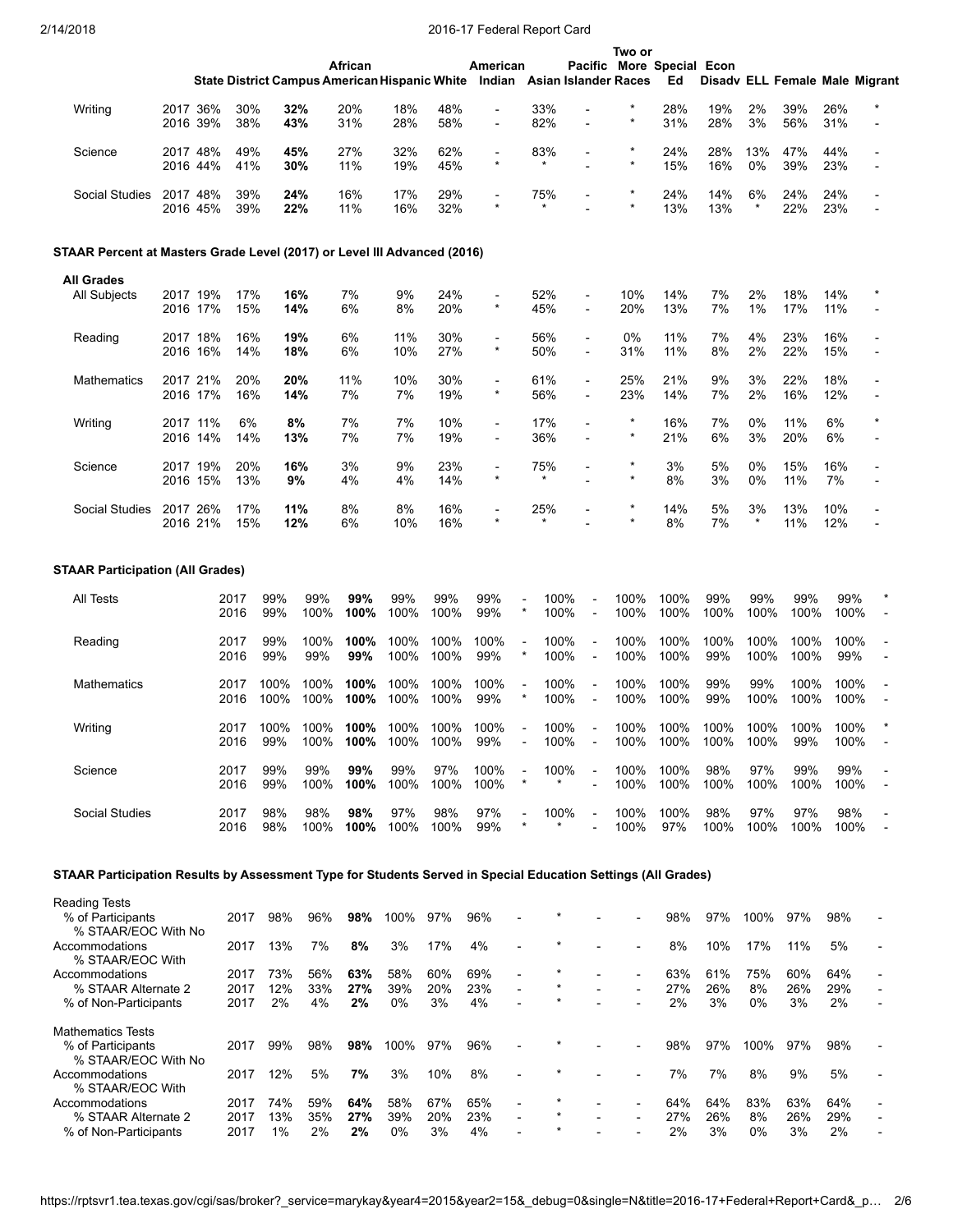'\*' Indicates results are masked due to small numbers to protect student confidentiality.

'-' Indicates zero observations reported for this group.

'n/a' Indicates data reporting is not applicable for this group.

'?' Indicates that the data for this item were statistically improbable or were reported outside a reasonable range.

### Part II: Student Achievement and State Academic Annual Measurable Objectives (AMOs)

This section provides the STAAR performance results for each subject area tested in the 2016-17 school year. These results only include tested students who were in the accountability subset. This section also includes four-year and five-year graduation rates and participation rates on STAAR for reading and mathematics.

|                                                                    |     |                                       |     |     |          |     |     |        |     |     |                                                               |     |                |                     | Percent<br>of |
|--------------------------------------------------------------------|-----|---------------------------------------|-----|-----|----------|-----|-----|--------|-----|-----|---------------------------------------------------------------|-----|----------------|---------------------|---------------|
|                                                                    |     |                                       |     |     |          |     |     | Two or |     |     | <b>ELL</b>                                                    |     |                |                     | Eligible      |
|                                                                    | All | African                               |     |     | American |     |     |        |     |     | Pacific More Econ Special (Current & ELL Total Total Measures |     |                |                     |               |
|                                                                    |     | <b>StudentsAmericanHispanic White</b> |     |     |          |     |     |        |     |     | Indian Asian Islander Races Disadv Ed Monitored) +            |     |                | <b>Met Eligible</b> | Met           |
| <b>Performance Status - State</b>                                  |     |                                       |     |     |          |     |     |        |     |     |                                                               |     |                |                     |               |
| <b>State Target</b>                                                | 60% | 60%                                   | 60% | 60% | 60%      | 60% | 60% | 60%    | 60% | 60% | 60%                                                           |     |                |                     |               |
| Reading                                                            | Y   | N                                     | Y   | Y   |          |     |     |        | Y   | N   | N                                                             | n/a | 4              | 7                   | 57            |
| <b>Mathematics</b>                                                 | Y   | Υ                                     | Y   | Y   |          |     |     |        | Y   | N   | N                                                             | n/a | 5              | $\overline{7}$      | 71            |
| Writing                                                            | Y   | N                                     | Y   | Y   |          |     |     |        | N   | N   | N                                                             | n/a | 3              | $\overline{7}$      | 43            |
| Science                                                            | Y   | Y                                     | Y   | Υ   |          |     |     |        | Y   | N   | N                                                             | n/a | 5              | $\overline{7}$      | 71            |
| <b>Social Studies</b>                                              | N   | N                                     | N   | Y   |          |     |     |        | N   | N   | N                                                             | n/a | $\mathbf{1}$   | $\overline{7}$      | 14            |
| <b>Total</b>                                                       |     |                                       |     |     |          |     |     |        |     |     |                                                               |     | 18             | 35                  | 51            |
|                                                                    |     |                                       |     |     |          |     |     |        |     |     |                                                               |     |                |                     |               |
| <b>Performance Status - Federal</b>                                |     |                                       |     |     |          |     |     |        |     |     |                                                               |     |                |                     |               |
| <b>Federal Target</b>                                              | 91% | 91%                                   | 91% | 91% |          |     |     |        | 91% | 91% | 91%                                                           |     |                |                     |               |
| Reading                                                            | N   | N                                     | N   | N   | n/a      | n/a | n/a | n/a    | N   | N   | N                                                             | n/a |                |                     |               |
| <b>Mathematics</b>                                                 | N   | N                                     | N   | N   | n/a      | n/a | n/a | n/a    | N   | N   | N                                                             | n/a |                |                     |               |
| <b>Participation Status</b>                                        |     |                                       |     |     |          |     |     |        |     |     |                                                               |     |                |                     |               |
| Target                                                             | 95% | 95%                                   | 95% | 95% | 95%      | 95% | 95% | 95%    | 95% | 95% |                                                               | 95% |                |                     |               |
| Reading                                                            | Y   | Y                                     | Y   | Y   |          |     |     |        | Y   | Y   | n/a                                                           | Y   | 7              | 7                   | 100           |
| <b>Mathematics</b>                                                 | Y   | Y                                     | Y   | Y   |          |     |     |        | Y   | Y   | n/a                                                           | Y   | $\overline{7}$ | $\overline{7}$      | 100           |
| <b>Total</b>                                                       |     |                                       |     |     |          |     |     |        |     |     |                                                               |     | 14             | 14                  | 100           |
|                                                                    |     |                                       |     |     |          |     |     |        |     |     |                                                               |     |                |                     |               |
| Federal Graduation Status (Target: See Reason Codes)               |     |                                       |     |     |          |     |     |        |     |     |                                                               |     |                |                     |               |
| <b>Graduation Target Met</b>                                       |     |                                       |     |     |          |     |     |        |     |     | n/a                                                           |     | 0              | 0                   |               |
| Reason Code ***                                                    |     |                                       |     |     |          |     |     |        |     |     |                                                               |     |                |                     |               |
| <b>Total</b>                                                       |     |                                       |     |     |          |     |     |        |     |     |                                                               |     | 0              | 0                   |               |
| District: Met Federal Limits on Alternative Assessments<br>Reading |     |                                       |     |     |          |     |     |        |     |     |                                                               |     |                |                     |               |
| Alternate 1%                                                       | n/a |                                       |     |     |          |     |     |        |     |     |                                                               |     |                |                     |               |
| <b>Number Proficient</b>                                           | n/a |                                       |     |     |          |     |     |        |     |     |                                                               |     |                |                     |               |
| <b>Total Federal Cap Limit</b>                                     | n/a |                                       |     |     |          |     |     |        |     |     |                                                               |     |                |                     |               |
| <b>Mathematics</b>                                                 |     |                                       |     |     |          |     |     |        |     |     |                                                               |     |                |                     |               |
| Alternate 1%                                                       | n/a |                                       |     |     |          |     |     |        |     |     |                                                               |     |                |                     |               |
| <b>Number Proficient</b>                                           | n/a |                                       |     |     |          |     |     |        |     |     |                                                               |     |                |                     |               |
| <b>Total Federal Cap Limit</b>                                     | n/a |                                       |     |     |          |     |     |        |     |     |                                                               |     |                |                     |               |
| <b>Total</b>                                                       |     |                                       |     |     |          |     |     |        |     |     |                                                               |     |                |                     |               |
| <b>Overall Total</b>                                               |     |                                       |     |     |          |     |     |        |     |     |                                                               |     | 32             | 49                  | 65            |
| + Participation uses ELL (Current), Graduation uses ELL (Ever HS)  |     |                                       |     |     |          |     |     |        |     |     |                                                               |     |                |                     |               |

\*\*\* Federal Graduation Rate Reason Codes:<br>a = Graduation Rate Goal of 90%

c = Safe Harbor Target of a 10% decrease in difference from the prior year rate and the Goal d = Five-year Graduation Rate Target of 91% b = Four-year Graduation Rate Target of 88.5% Blank cells above represent student group indicators that do not meet the minimum size criteria.

n/a Indicates the student group is not applicable to System Safeguards.

|                                                | All | African<br><b>Students American Hispanic</b> |     | White | American<br>Indian       | Asian | <b>Pacific</b><br><b>Islander</b> | Two or<br>More<br>Races | Econ<br><b>Disady</b> | <b>Special</b><br>Ed | <b>ELL</b><br>(Current &<br>Monitored) (Current) | ELL |
|------------------------------------------------|-----|----------------------------------------------|-----|-------|--------------------------|-------|-----------------------------------|-------------------------|-----------------------|----------------------|--------------------------------------------------|-----|
| <b>Performance Rates</b><br>Reading            |     |                                              |     |       |                          |       |                                   |                         |                       |                      |                                                  |     |
| # at Approaches Grade Level                    | 536 | 83                                           | 164 | 267   | ۰.                       | 13    | $\overline{\phantom{0}}$          | 9                       | 222                   | 37                   | 32                                               | n/a |
| Standard                                       |     |                                              |     |       |                          |       |                                   |                         |                       |                      |                                                  |     |
| <b>Total Tests</b>                             | 722 | 141                                          | 237 | 316   | ۰.                       | 17    | ۰                                 | 11                      | 354                   | 84                   | 70                                               | 70  |
| % at Approaches Grade                          | 74% | 59%                                          | 69% | 84%   | ۰.                       | 76%   | $\overline{\phantom{0}}$          | 82%                     | 63%                   | 44%                  | 46%                                              | n/a |
| Level Standard                                 |     |                                              |     |       |                          |       |                                   |                         |                       |                      |                                                  |     |
| <b>Mathematics</b>                             |     |                                              |     |       |                          |       |                                   |                         |                       |                      |                                                  |     |
| # at Approaches Grade Level                    | 569 | 95                                           | 169 | 280   | $\overline{\phantom{a}}$ | 15    | ۰                                 | 10                      | 244                   | 40                   | 38                                               | n/a |
| Standard                                       |     |                                              |     |       |                          |       |                                   |                         |                       |                      |                                                  |     |
| <b>Total Tests</b>                             | 720 | 141                                          | 236 | 316   | $\sim$                   | 16    | $\overline{\phantom{a}}$          | 11                      | 353                   | 84                   | 69                                               | 69  |
| % at Approaches Grade<br><b>Level Standard</b> | 79% | 67%                                          | 72% | 89%   | ۰.                       | 94%   | ۰                                 | 91%                     | 69%                   | 48%                  | 55%                                              | n/a |

#### **Writing**

https://rptsvr1.tea.texas.gov/cgi/sas/broker?\_service=marykay&year4=2015&year2=15&\_debug=0&single=N&title=2016-17+Federal+Report+Card&\_p… 3/6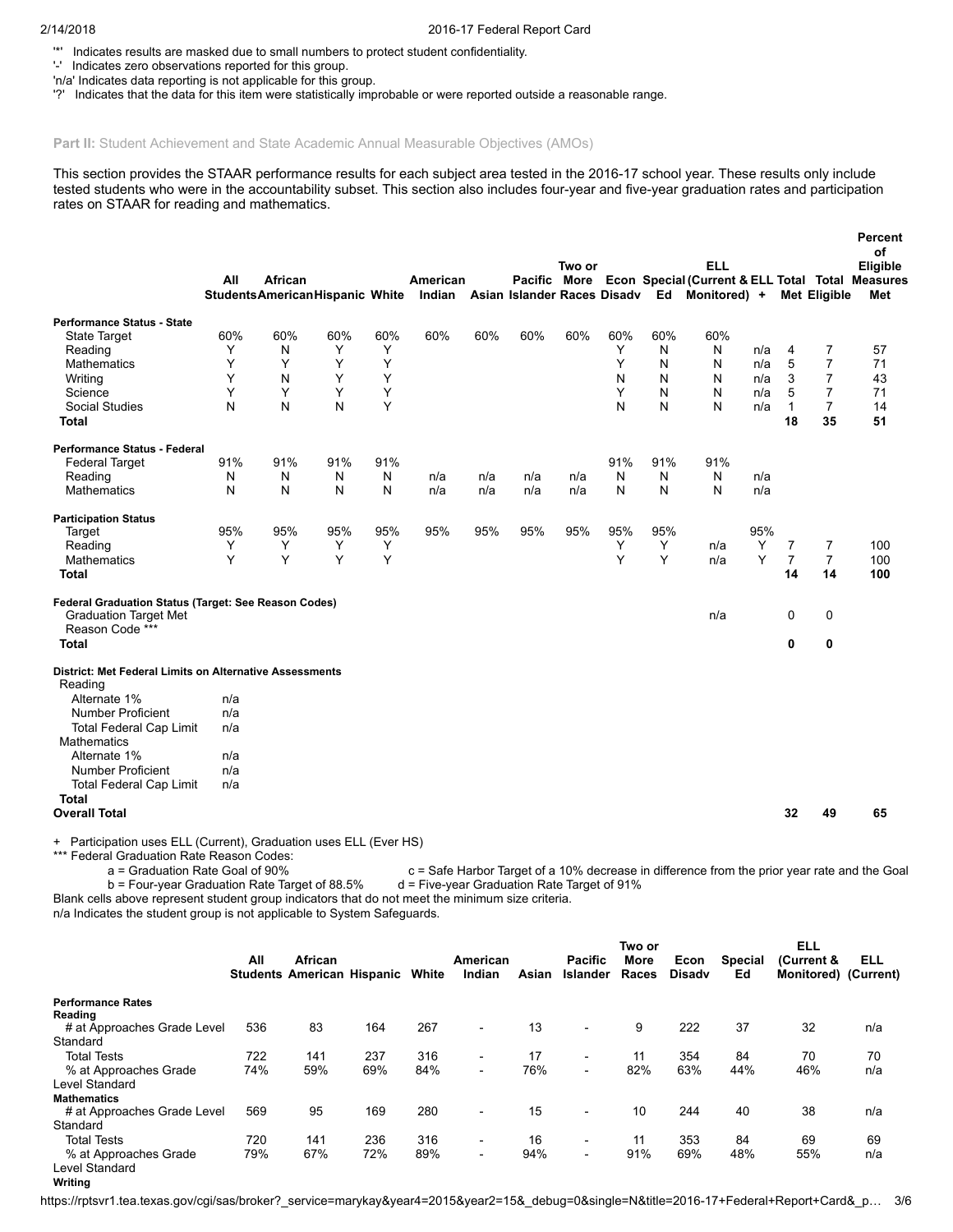|                                                              | All  | African<br><b>Students American Hispanic</b> |      | White | American<br>Indian | Asian | <b>Pacific</b><br><b>Islander</b> | Two or<br><b>More</b><br>Races | Econ<br><b>Disady</b> | <b>Special</b><br>Ed | <b>ELL</b><br>(Current &<br>Monitored) (Current) | <b>ELL</b><br>n/a |
|--------------------------------------------------------------|------|----------------------------------------------|------|-------|--------------------|-------|-----------------------------------|--------------------------------|-----------------------|----------------------|--------------------------------------------------|-------------------|
| # at Approaches Grade Level<br>Standard                      | 254  | 35                                           | 77   | 132   |                    | $***$ |                                   | $^{\star}$                     | 107                   | 23                   | 18                                               |                   |
| <b>Total Tests</b>                                           | 370  | 66                                           | 126  | 166   |                    | $***$ |                                   | $\star$                        | 191                   | 50                   | 41                                               | 41                |
| % at Approaches Grade<br><b>Level Standard</b>               | 69%  | 53%                                          | 61%  | 80%   | $\blacksquare$     | 100%  |                                   | $^\star$                       | 56%                   | 46%                  | 44%                                              | n/a               |
| <b>Science</b>                                               |      |                                              |      |       |                    |       |                                   |                                |                       |                      |                                                  |                   |
| # at Approaches Grade Level<br>Standard                      | 258  | 46                                           | 70   | 127   |                    | $***$ |                                   | $^\star$                       | 101                   | 14                   | $\overline{7}$                                   | n/a               |
| <b>Total Tests</b>                                           | 348  | 74                                           | 110  | 148   |                    | $***$ |                                   | $^\star$                       | 161                   | 34                   | 29                                               | 29                |
| % at Approaches Grade                                        | 74%  | 62%                                          | 64%  | 86%   |                    | 100%  |                                   | $^\star$                       | 63%                   | 41%                  | 24%                                              | n/a               |
| Level Standard                                               |      |                                              |      |       |                    |       |                                   |                                |                       |                      |                                                  |                   |
| <b>Social Studies</b>                                        |      |                                              |      |       |                    | $***$ |                                   | $\star$                        |                       |                      |                                                  |                   |
| # at Approaches Grade Level<br>Standard                      | 179  | 28                                           | 49   | 87    |                    |       |                                   |                                | 61                    | 9                    | 6                                                | n/a               |
| <b>Total Tests</b>                                           | 344  | 73                                           | 111  | 144   | -                  | $***$ |                                   | $^\star$                       | 160                   | 34                   | 29                                               | 29                |
| % at Approaches Grade<br><b>Level Standard</b>               | 52%  | 38%                                          | 44%  | 60%   |                    | 100%  |                                   | $^\star$                       | 38%                   | 26%                  | 21%                                              | n/a               |
| <b>Participation Rates</b><br>Reading: 2016-2017 Assessments |      |                                              |      |       |                    |       |                                   |                                |                       |                      |                                                  |                   |
| <b>Number Participating</b>                                  | 756  | 148                                          | 255  | 323   |                    | 18    | $\blacksquare$                    | 12                             | 379                   | 90                   | n/a                                              | 80                |
| <b>Total Students</b>                                        | 757  | 148                                          | 255  | 324   | $\blacksquare$     | 18    | $\overline{\phantom{a}}$          | 12                             | 380                   | 90                   | n/a                                              | 80                |
| <b>Participation Rate</b>                                    | 100% | 100%                                         | 100% | 100%  | $\blacksquare$     | 100%  | $\blacksquare$                    | 100%                           | 100%                  | 100%                 | n/a                                              | 100%              |
| Mathematics: 2016-2017 Assessments                           |      |                                              |      |       |                    |       |                                   |                                |                       |                      |                                                  |                   |
| <b>Number Participating</b>                                  | 753  | 148                                          | 252  | 323   | $\overline{a}$     | 18    | $\blacksquare$                    | 12                             | 377                   | 90                   | n/a                                              | 77                |
| <b>Total Students</b>                                        | 755  | 148                                          | 253  | 324   |                    | 18    | $\overline{a}$                    | 12                             | 379                   | 90                   | n/a                                              | 78                |
| <b>Participation Rate</b>                                    | 100% | 100%                                         | 100% | 100%  |                    | 100%  | $\overline{a}$                    | 100%                           | 99%                   | 100%                 | n/a                                              | 99%               |

Indicates results are masked due to small numbers to protect student confidentiality.

\*\* When only one racial/ethnic group is masked, then the second smallest racial/ethnic group is masked (regardless of size).

Indicates there are no students in the group.

n/a Indicates the student group is not applicable to System Safeguards.

|                                                                                                        |     |                                                    |                          |                          |                          |                          |                                   | Two or                   |                       |                          |                          |                            |
|--------------------------------------------------------------------------------------------------------|-----|----------------------------------------------------|--------------------------|--------------------------|--------------------------|--------------------------|-----------------------------------|--------------------------|-----------------------|--------------------------|--------------------------|----------------------------|
|                                                                                                        | All | African<br><b>Students American Hispanic White</b> |                          |                          | American<br>Indian       | Asian                    | <b>Pacific</b><br><b>Islander</b> | More<br>Races            | Econ<br><b>Disady</b> | <b>Special</b><br>Ed     | ELL                      | ELL<br>(Ever HS) (Current) |
| <b>Federal Graduation Rates</b><br>4-year Longitudinal Cohort Graduation Rate (Gr 9-12): Class of 2016 |     |                                                    |                          |                          |                          |                          |                                   |                          |                       |                          |                          |                            |
| <b>Number Graduated</b>                                                                                |     |                                                    |                          |                          |                          |                          |                                   |                          |                       |                          | $\overline{\phantom{0}}$ | n/a                        |
| Total in Class                                                                                         |     |                                                    |                          |                          |                          |                          |                                   | $\overline{\phantom{0}}$ |                       |                          |                          |                            |
| <b>Graduation Rate</b>                                                                                 |     |                                                    |                          |                          |                          |                          |                                   |                          |                       | $\overline{\phantom{0}}$ | $\overline{\phantom{0}}$ | n/a                        |
| 4-year Longitudinal Cohort Graduation Rate (Gr 9-12): Class of 2015                                    |     |                                                    |                          |                          |                          |                          |                                   |                          |                       |                          |                          |                            |
| <b>Number Graduated</b>                                                                                |     |                                                    |                          |                          | $\overline{\phantom{0}}$ |                          |                                   |                          |                       |                          | $\blacksquare$           | n/a                        |
| Total in Class                                                                                         |     |                                                    | $\overline{\phantom{0}}$ | $\overline{\phantom{0}}$ | $\overline{\phantom{0}}$ |                          |                                   | $\overline{\phantom{0}}$ |                       |                          | $\overline{\phantom{0}}$ |                            |
| <b>Graduation Rate</b>                                                                                 |     |                                                    |                          |                          |                          |                          |                                   |                          |                       |                          | $\overline{\phantom{0}}$ | n/a                        |
| 5-year Extended Graduation Rate (Gr 9-12): Class of 2015                                               |     |                                                    |                          |                          |                          |                          |                                   |                          |                       |                          |                          |                            |
| <b>Number Graduated</b>                                                                                |     |                                                    |                          |                          |                          |                          |                                   |                          |                       |                          | $\overline{\phantom{a}}$ | n/a                        |
| Total in Class                                                                                         |     |                                                    | $\blacksquare$           |                          | $\overline{\phantom{a}}$ | $\overline{\phantom{0}}$ |                                   | $\overline{\phantom{0}}$ |                       | $\overline{\phantom{0}}$ | $\overline{\phantom{0}}$ |                            |
| <b>Graduation Rate</b>                                                                                 |     |                                                    |                          |                          |                          |                          |                                   |                          |                       | $\overline{\phantom{0}}$ | $\blacksquare$           | n/a                        |
| District: Met Federal Limits on Alternative Assessments                                                |     |                                                    |                          |                          |                          |                          |                                   |                          |                       |                          |                          |                            |

Reading Number Proficient n/a Total Federal Cap Limit **n/a Mathematics** Number Proficient **n/a** 

Total Federal Cap Limit **n/a** 

Indicates results are masked due to small numbers to protect student confidentiality.

\*\* When only one racial/ethnic group is masked, then the second smallest racial/ethnic group is masked (regardless of size).

Indicates there are no students in the group.

n/a Indicates the student group is not applicable to System Safeguards.

Source: 2017 Accountability System Safeguards Report

Part III: Priority and Focus Schools

Priority schools are 5% of Title I served campuses based on performance in reading and mathematics and graduation rates. Priority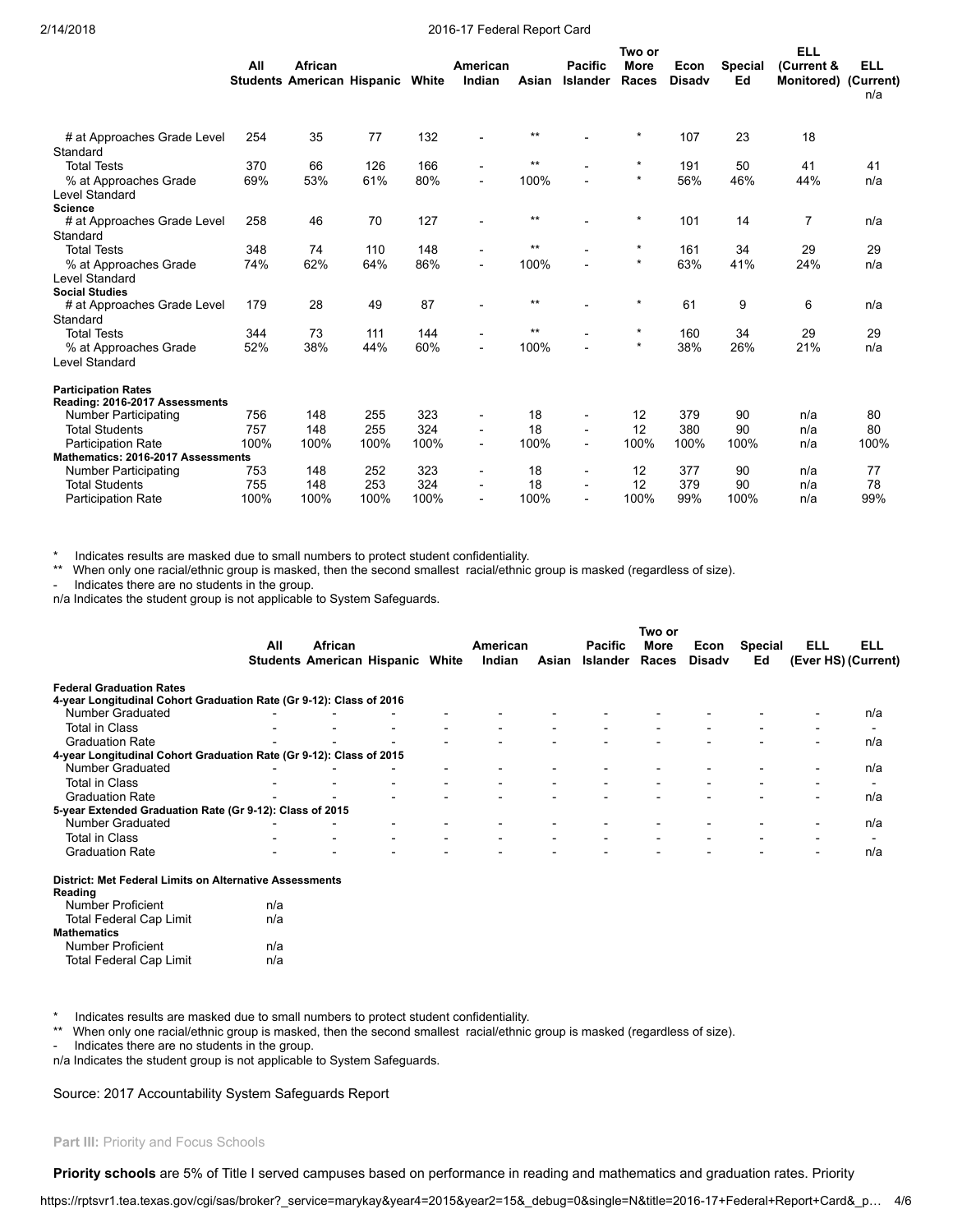schools include TTIPS schools, campuses with graduation rates less than 60%, and lowest achieving campuses based on Improvement Required status and reading/mathematics performance in the selected student groups. Focus schools are 10% of Title I served campuses, not already identified as priority schools, that have the next lowest achieving campuses based on Improvement Required status and reading/mathematics performance in the selected student groups.

#### Priority School Identification: No Priority School Reason: N/A Focus School Reason: N/A

Focus School Identification: No

A high-performance reward school is identified as a Title I school with distinctions based on reading and mathematics performance. In addition, at the high school level, a reward school is a Title I school with the highest graduation rates. A high progress school is identified as a Title I school in the top 25% in annual improvement; and/or a school in the top 25% of those demonstrating ability to close performance gaps based on system safeguards.

#### High Performing School: No High Progress School: No

Source: TEA Division of School Improvement and Support

#### **Part IV: Teacher Quality Data**

#### Part IV A: Percentage of Teachers by Highest Degree Held

Professional qualifications of all public elementary and secondary school teachers in the State of Texas. The distribution of degrees attained by teachers are shown as the percentage of total Full-Time Equivalent (FTE) count of teachers with no degree, bachelor's, master's, and doctorate degrees.

|                  |               | Campus ----------------- |                 |              |
|------------------|---------------|--------------------------|-----------------|--------------|
|                  | <b>Number</b> | Percent                  | <b>District</b> | <b>State</b> |
|                  |               |                          | Percent         | Percent      |
| No Degree        | 1.0           | 1.8%                     | 2.0%            | 1.2%         |
| <b>Bachelors</b> | 46.3          | 82.0%                    | 82.1%           | 74.5%        |
| <b>Masters</b>   | 9.2           | 16.2%                    | 15.7%           | 23.6%        |
| <b>Doctorate</b> | 0.0           | 0.0%                     | 0.3%            | 0.6%         |

#### Part IV B and C: Teachers with Emergency/Provisional Credentials, Low Poverty/ High Poverty Summary Reports

The percentage of all public elementary and secondary school teachers teaching with emergency or provisional credentials, disaggregated by high-poverty compared to low-poverty schools. For this purpose, high-poverty means schools in the top quartile of poverty and lowpoverty means the bottom quartile of poverty in the state.

#### Number of Core Academic Teachers Who Are Teaching on the Following Permits

#### Report Not Required

#### Source: TEA Division of Educator Preparation and Program Accountability

Part V: Graduates Enrolled in Texas Institution of Higher Education (TX IHE)

This section provides the percentage of students who enroll and begin instruction at an institution of higher education in the school year (fall or spring semester) following high school graduation. The rate reflects the percentage of total graduates during the 2013-14 school year who attended a public or independent college or university in Texas in the 2014-15 academic year.

Report Not Required

Source: Texas Higher Education Coordinating Board

Part VI: Statewide National Assessment of Educational Progress (NAEP) Results

The most recent NAEP results for Texas are provided showing statewide reading and mathematics performance results and participation